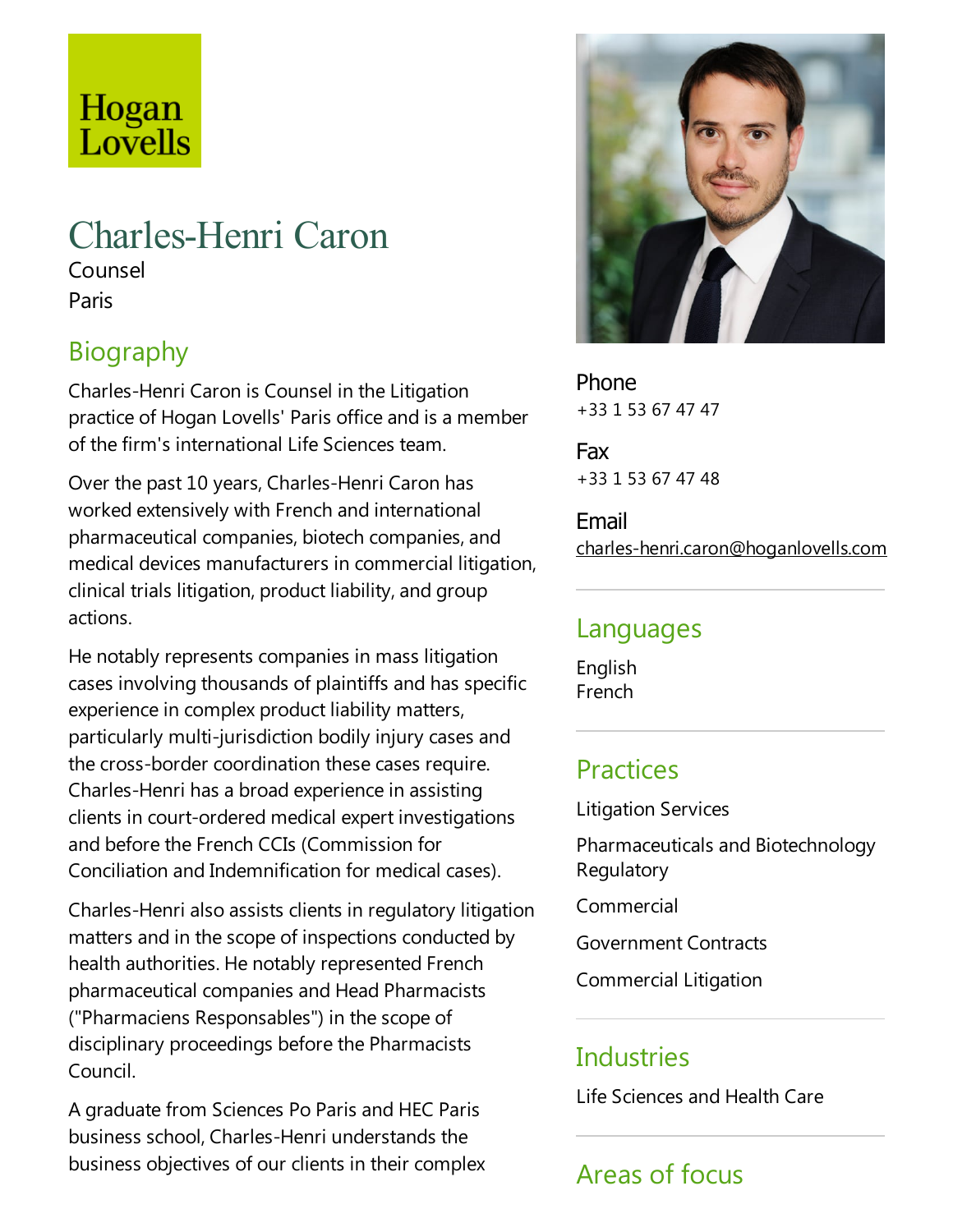regulatory environment. Willing to offer practical solutions whenever they face new legal and business challenges, he is participates actively in several groups dedicated to the life sciences sector at our firm such as the False advertising group, the Clinical trials group, the Cell and gene therapies group and the crossdisciplinary Digital Health team.

Charles-Henri is an active member of the young lawyers committee of the association of defense counsel DRI International. In addition to his work, Charles-Henri is committed to the pro bono activities and citizenship initiatives of our Paris office.

#### Representative experience

Global defense of global certification company against liability claims resulting from allegedly inappropriate certification of breast implant manufacturer P.I.P.

We assist the French pharmaceutical trade association on the bill introducing class actions in health-related matters into French law.

We defend a leading group in the healthcare industry in civil and administrative proceedings brought by patients with respect to blood-derived products and oncology treatments.

We defend a leading vaccine manufacturer in claims brought by patients before French Regional Commissions for Conciliation and Compensation (CCI).

We defend a medical devices distributor in ex parte and summary proceedings in an unfair competition claim.

We defend health products manufacturers with regard to pharmaceutical advertising and litigation.

We defend an orthopaedic devices manufacturer in an unfair competition claim and in product liability cases.

We defend a leading manufacturer in the scope of its defence to a product liability claim relating to medical device for the embolization of aneurysms.

Alternative Dispute Resolution

Class Actions and Group Litigation

False Advertising and Unfair **Competition** 

Medical Devices

Pharmaceuticals and Biotechnology

Digital Health

**Clinical Trials** 

Cell, Tissue, and Gene Therapies

#### Education and admissions

#### Education

Master in Civil Law, Université Paris II Panthéon-Assas, 2008

Master in International Tax Law, Université Paris II Panthéon-Assas, 2007

Master of Sciences in Management, HEC Paris, 2007

Master in Public Affairs, Sciences Po, 2004

#### Memberships

DRI International

#### Bar admissions and qualifications

Paris